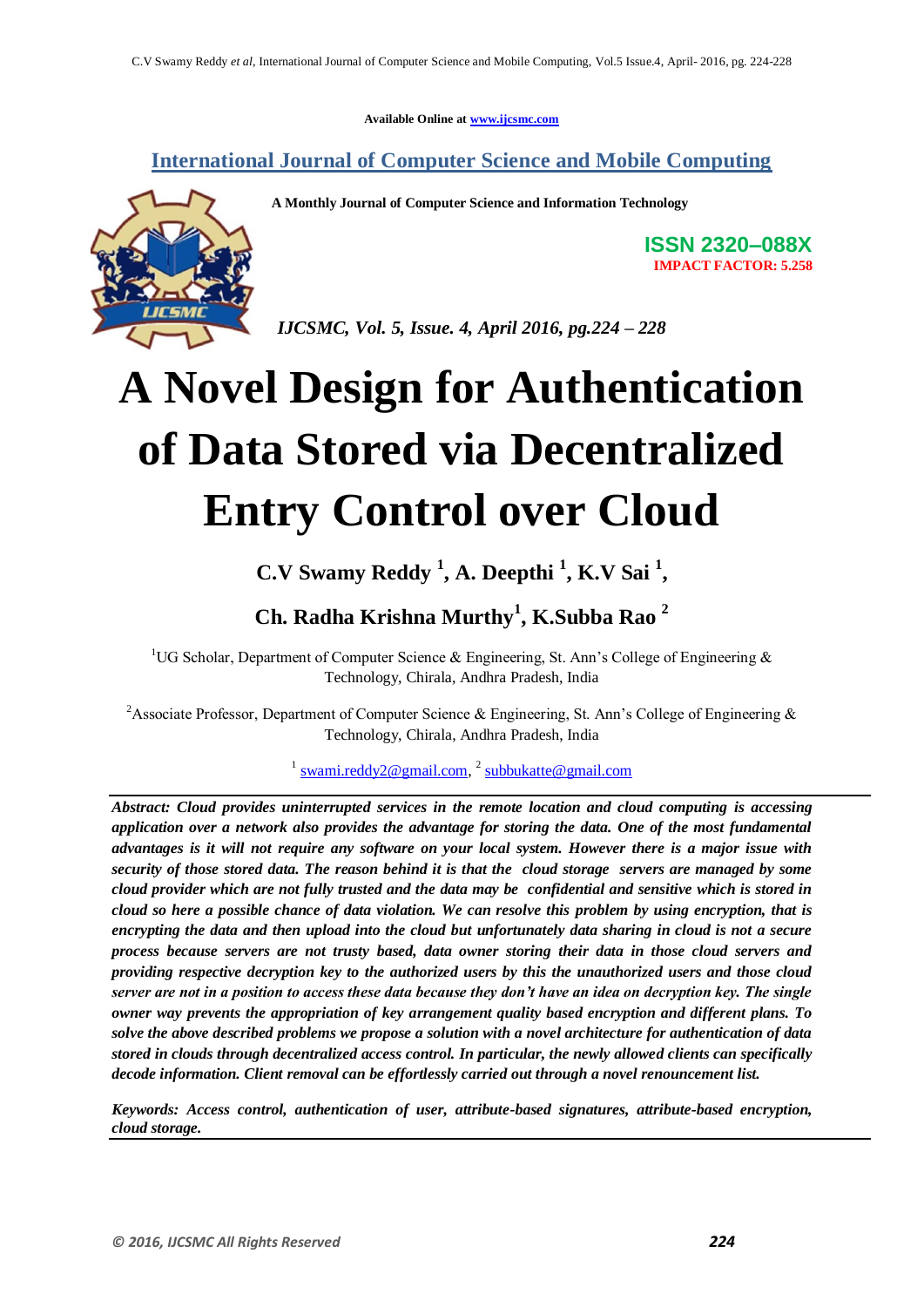#### **I. INTRODUCTION**

Cloud computing is the means of delivering computing as a service rather than a product, whereby shared resources, information and software are provided to users and other devices as a utility over a network. Cloud computing is a model for enabling easy, convenient and on-demand network access to various configurable computing resources (e.g., networks, servers and services) that can be rapidly released with minimal management effort or service provider interaction.

Even there are many definitions of Cloud Computing, the simplest one defines cloud computing as getting computer services or resources from the Internet rather than from local individual platforms.

Cloud Computing can be deployed as following:

• Software-as-a-Service (SaaS) - software application services obtained from the Internet.

• Platform-as-a-Service (PaaS) - the user uses the Internet platform as a computing platform, rather than having his own individual resource platform.

• Infrastructure-as-a-Service (IaaS) - It provides virtualized computing resources over the Internet.

It is the result of significant challenges which are arising from the efforts in adopting new technologies in teaching and learning environments. This is mainly a result of new generation of students with learning new things fastly, and it is becoming clear to most of the people, including students that the traditional ways are unable to address the needs of higher education where the need is on higher order learning experiences and outcomes demanding changing knowledge and communication based society.

## **II. RELATED WORK**

#### **II.I Existing System with Drawbacks**

A few security methods for information sharing over untrusted servers have been already been proposed. In these methodologies, information is which is stored in untrusted cloud in encrypted format and only the relating decoding keys are provided only to approved clients. In this way the unapproved users and additionally stockpiling servers can't take in the information records since they don't have any idea of the unscrambling keys. Then again, the complexities of user support in these plans are straightly increasing with the quantity of information proprietors and the quantity of disavowed clients.

#### **II.II Proposed System with Features**

We propose a novel architecture for authentication of data stored via decentralized entry control in clouds which. It infers that any user in the group can safely share information to others by the untrusted cloud. In particular, the newly allowed clients can straight forwardly change information records shared before their interest without reaching with information proprietors. Client removal can be effectively carried out through a novel revocation list without redesigning the mystery keys of the remaining users. It provides secure and protection saving access control to users. In addition, the original personalities of information proprietors can be uncovered by the gathering director when question happen.

The main aim of this paper is sharing information in a multi-proprietor way while safeguarding information and character protection from the untrusted cloud is still a major issue. Here, we propose a protected multiproprietor information data sharing plan, named novel structural planning information put away by means of decentralized access control. Meanwhile, the capacity overhead and encryption calculation expense of our plan are autonomous with the quantity of disavowed clients.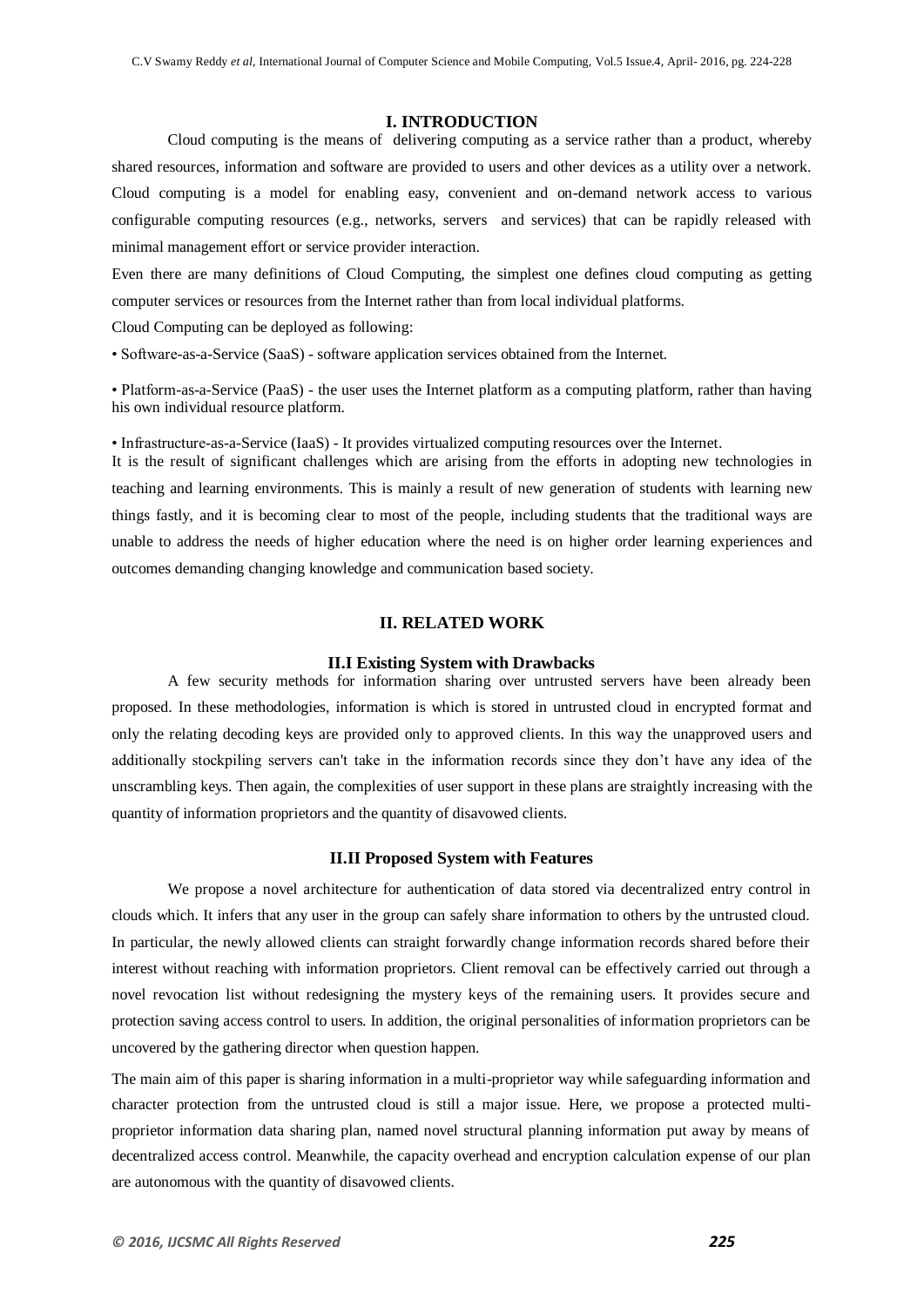

## **IV. MODULE WISE FUNCTIONAL REQUIREMENTS**

The following are the modules of our project. They are:

- **Admin:** In admin module at first admin have to login and then admin can add Group, View Group, view user message, view users& Deletes Group.
- **Manager:** In this manager can has to login first then manager add users in Group. He can also perform operations like uploading file, view file & download file. Manager can delete file and revoke user.
- **User:** In this user has to register first and then he can login and he can upload, view & download files.
- **Decentralized Entry Control (Data Sharing Scheme):** In this first it identifies users in group. In this we perform encryption and decryption using AES algorithm for security.

## **V. ENCRYPTION / DECRYPTION**

We used AES algorithm for encryption/Decryption in our project. This algorithm is the proven mechanism for secure transactions. Here we are using the AES algorithm with key the size of 128 bits for security. The AES has three altered 128-bit square figures with cryptographic key sizes of 128, 192 and 256 bits which provides more security. Key size is boundless in nature, while the square size most extreme is of size 256 bits. The AES outline depends on a substitution-change system (SPN) and it does not utilize the Data Encryption Standard (DES). In 1997, the NIST started a five-year calculation leading to the improvement in procedure to supplant the DES and Triple DES. The NIST calculation determination procedure encouraged the open joint effort and incorporated a nearby survey of 15 competitors. After an extraordinary assessment of various competitors, the Rijndael outline, made by two Belgian cryptographers, was the last decision.

## **VI. FILE UPLOAD**

The customer made solicitation to the key supervisor for people in general key, which will be produced by approach connected with the document. Diverse approaches for records, open key additionally contrasts. Be that as it may, for same open key for same strategy will be created. At that point the customer produces a private key by consolidating the username, secret word and security certifications. At that point the document is scrambled with general society key and private key and sent to the cloud.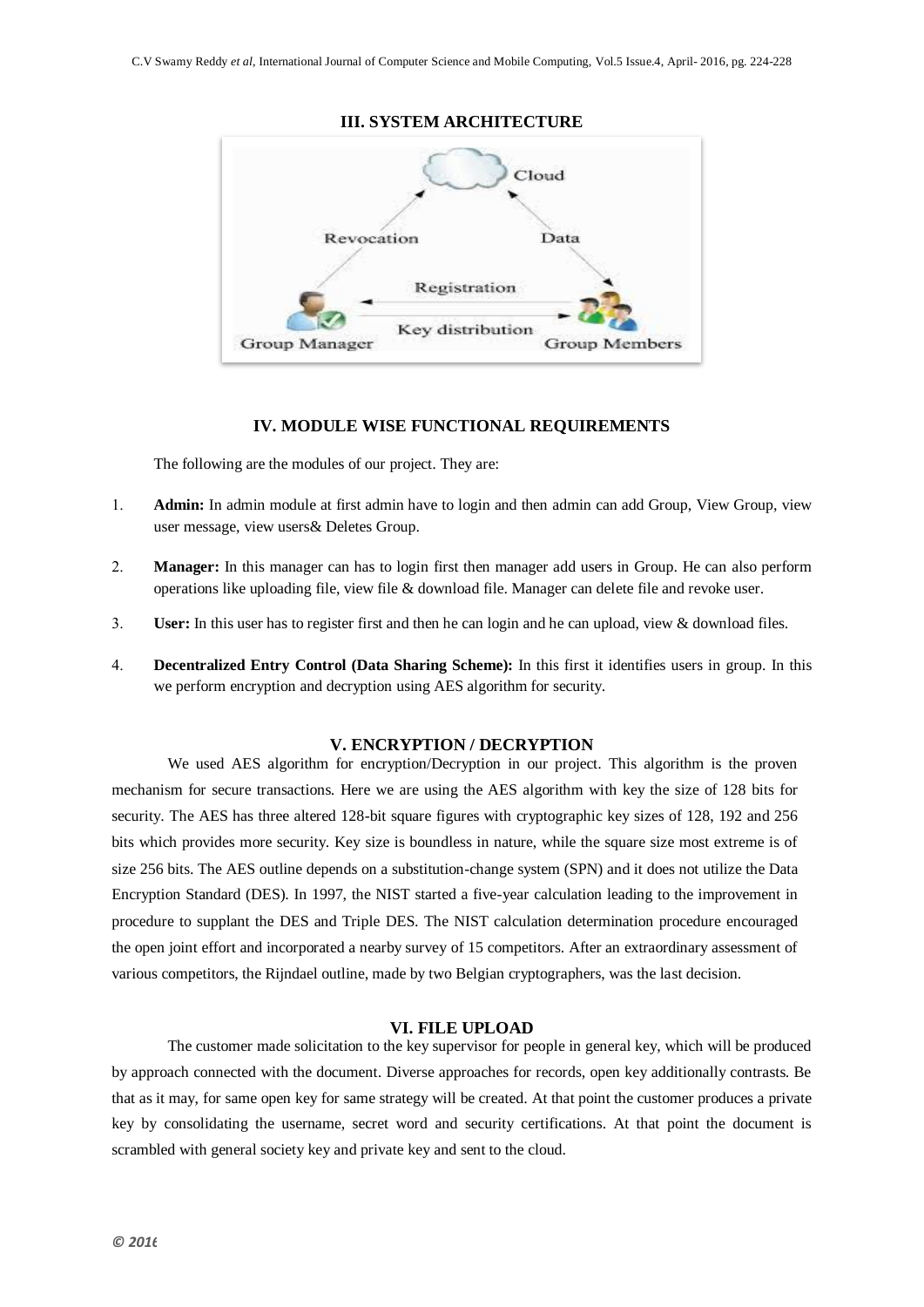

#### **VII. FILE DOWNLOAD**

The customer can download the document after finish of the confirmation process. As the general population key kept up by the key director, the customer solicitation key. The confirmed customer can get general society key. At that point the customer can unscramble the document with general society key and the private key. The clients' qualifications were put away in the customer itself. Amid download the document the cloud will verify the client whether the client is legitimate to download the record. Yet, the cloud doesn't have any characteristics or the subtle elements of the client.



#### **VIII. FILE ACCESS CONTROL**

Capacity to breaking point and control the entrance to host frameworks and applications through correspondence joins. To accomplish, access must be distinguished or confirmed. After accomplished the verification prepare the clients must take up with right strategies with the records. To recoup the document, the customer must demand the key administrator to create general society key. For that the customer must be verified. The characteristic based encryption standard is utilized for document access which is confirmed by means of a quality connected with the record. With record access control the document downloaded from the cloud will be in the configuration of read just or compose bolstered. Every client has connected with strategies for every record. So the right client will get to the right document. For making record get to the trait based encryption plan is used.